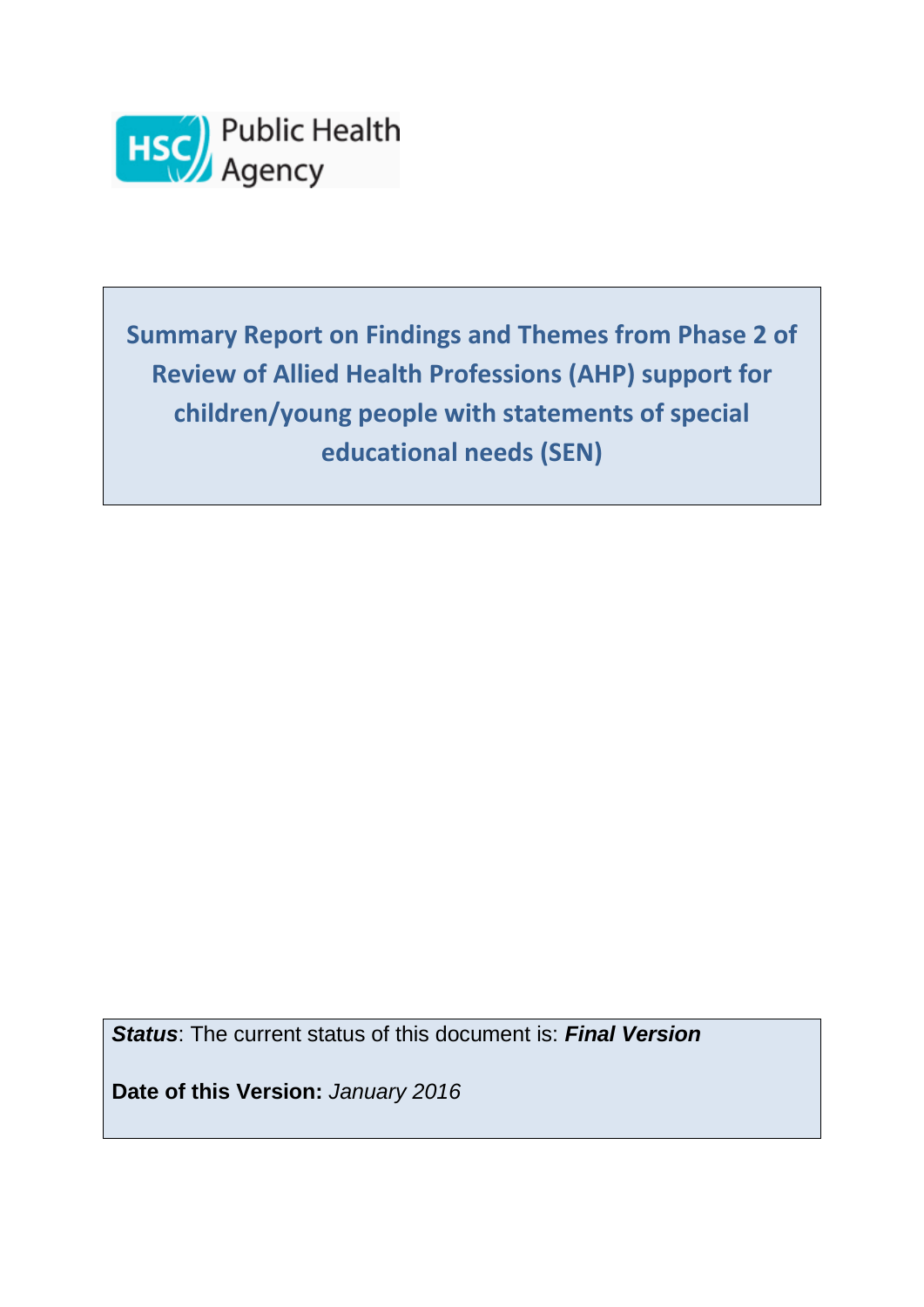# **Table of Contents**

| Introduction and case for change | P <sub>2</sub>  |
|----------------------------------|-----------------|
| <b>Project Definition</b>        | P <sub>4</sub>  |
| <b>Strategic Direction</b>       | P <sub>6</sub>  |
| <b>Values and Principles</b>     | P <sub>8</sub>  |
| <b>Project Management</b>        | P <sub>10</sub> |
| Views gathered in phase 2        | P <sub>10</sub> |
| <b>Key Themes</b>                | P <sub>13</sub> |
| <b>Next Steps</b>                | <b>P17</b>      |
| Appendix A- Strategic Links      | P18             |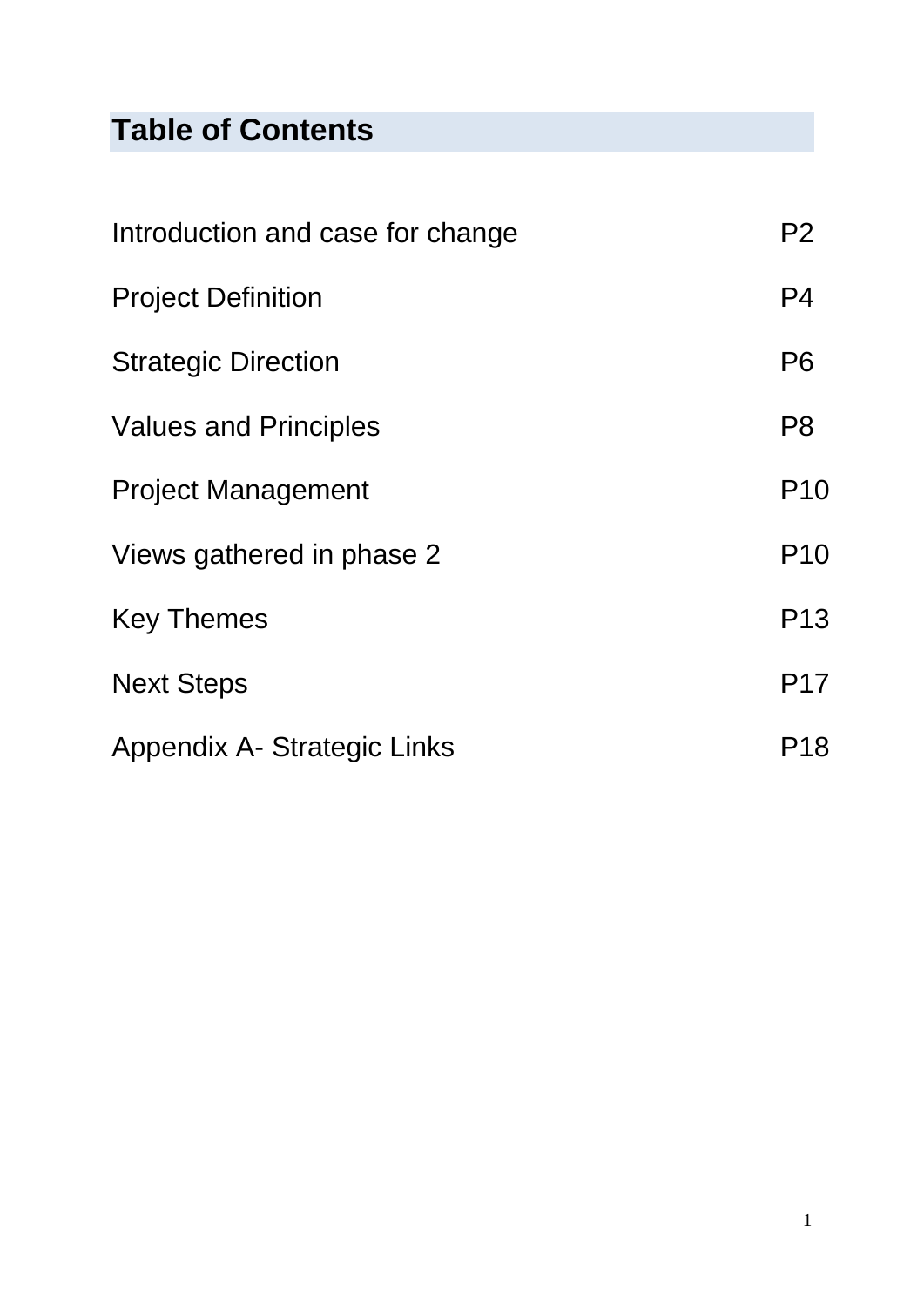# **Introduction and case for change**

The Public Health Agency is leading on a review of Allied Health Professions (AHP) support for children/young people with statements of special educational needs. (Hereafter children/young people with statements of special educational needs may be referred to as children)

It is a child and family centred review, focusing on meeting the assessed AHP needs of children in the most effective and efficient way in order to maximise their outcomes. The review, takes a human rights based approach to working with children.

Both the Departments of Health and Social Care and Public Safety and Education are obliged to act compatibly with the Human Rights Act  $(1998)^1$ , the United Nations Convention on the Rights of the Child<sup>2</sup> and the United Nations Convention on the Rights of Persons with Disabilities<sup>3</sup>.

Central to these is the acknowledgement that every child has basic fundamental rights. In brief summary, these include:

- The right of children with disabilities to have full enjoyment of all human rights and fundamental freedoms on an equal basis with other children.
- The right that the best interests of the child/young person shall be a primary consideration.
- The right to an education
- The right to have their privacy protected
- The right to express their views freely on all matters affecting them
- The right to be heard

**.** 

- The right to grow up safe
- The right of the disabled child to have effective access to and receive education, health care services and rehabilitation services in a manner conducive to the child's achieving the fullest possible social integration and individual development

<sup>1</sup> [http://www.legislation.gov.uk/ukpga/1998/42/pdfs/ukpga\\_19980042\\_en.pdf](http://www.legislation.gov.uk/ukpga/1998/42/pdfs/ukpga_19980042_en.pdf)

<sup>&</sup>lt;sup>2</sup> [http://www.unicef.org.uk/Documents/Publication-pdfs/UNCRC\\_PRESS200910web.pdf](http://www.unicef.org.uk/Documents/Publication-pdfs/UNCRC_PRESS200910web.pdf)

<sup>&</sup>lt;sup>3</sup> <http://www.un.org/disabilities/documents/convention/convoptprot-e.pdf>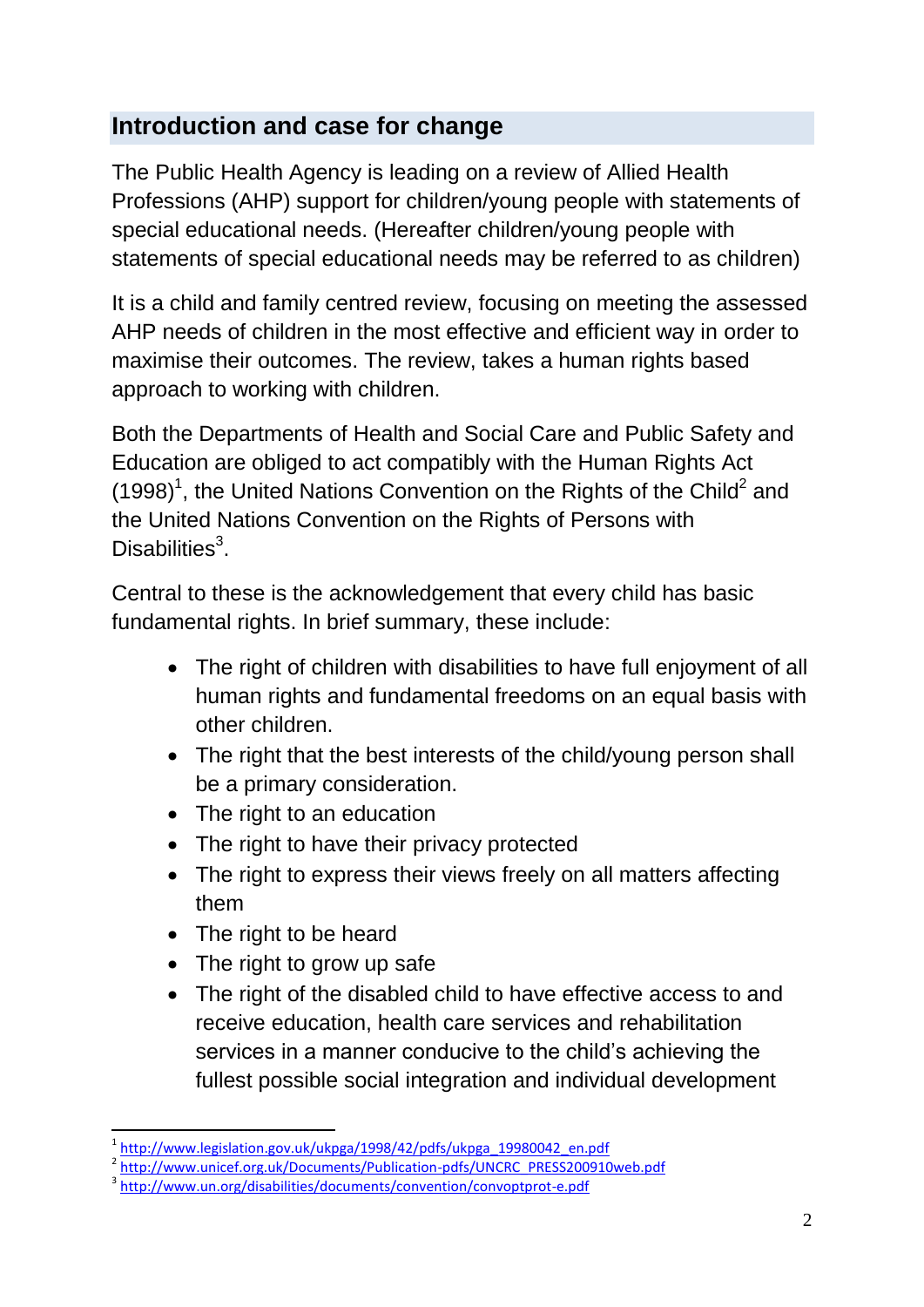The review was initiated due to a number of queries about the levels of AHP provision, particularly from the special education sector. It was recognised that it is important that AHP services meet the assessed AHP needs of children, working to ensure consistency and promotion of equity.

It was also acknowledged, however, that throughout the years services have developed in the absence of a regional framework.

It was agreed that there was a need to establish the current levels and models of AHP service provision throughout the region for children, to hear views from key stakeholders and identify any issues/themes which must be addressed.

This report is outlining the values and principles agreed by the Project Board and the themes identified throughout engagement and information gathering in phase 2. These values, principles and themes will help to move towards the agreement of a proposed regional framework of AHP support for children/young people with statements of special educational needs.

In earlier documents related to the review, it was stated that the ultimate aim of the review was to agree a proposed regional "model" for AHP services to meet the assessed AHP needs of children. Whilst the aim of best meeting the assessed AHP needs of children remains the same, the learning from engagement in phases 1 and 2 is that a framework rather than a model is required. Models tend to be more prescriptive. specific and with a narrow scope whereas a framework gives an overall picture of the possible courses of action and brings a preferred approach to a thought or idea. A framework is adaptable and flexible and would facilitate the use of a variety of models and methods of practice in order to ensure that AHP services meet the assessed AHP needs of children.

There is also an earlier report, outlining principles, themes and findings of phase 1 which is available on the Public Health Agency website<sup>4</sup>. The findings of phase 2 has essentially reinforced and reiterated the findings of phase 1.

1

<sup>&</sup>lt;sup>4</sup> [http://www.publichealth.hscni.net/publications/summary-interim-report-findings-and-interim-themes](http://www.publichealth.hscni.net/publications/summary-interim-report-findings-and-interim-themes-phase-1-review-allied-health-profess)[phase-1-review-allied-health-profess](http://www.publichealth.hscni.net/publications/summary-interim-report-findings-and-interim-themes-phase-1-review-allied-health-profess)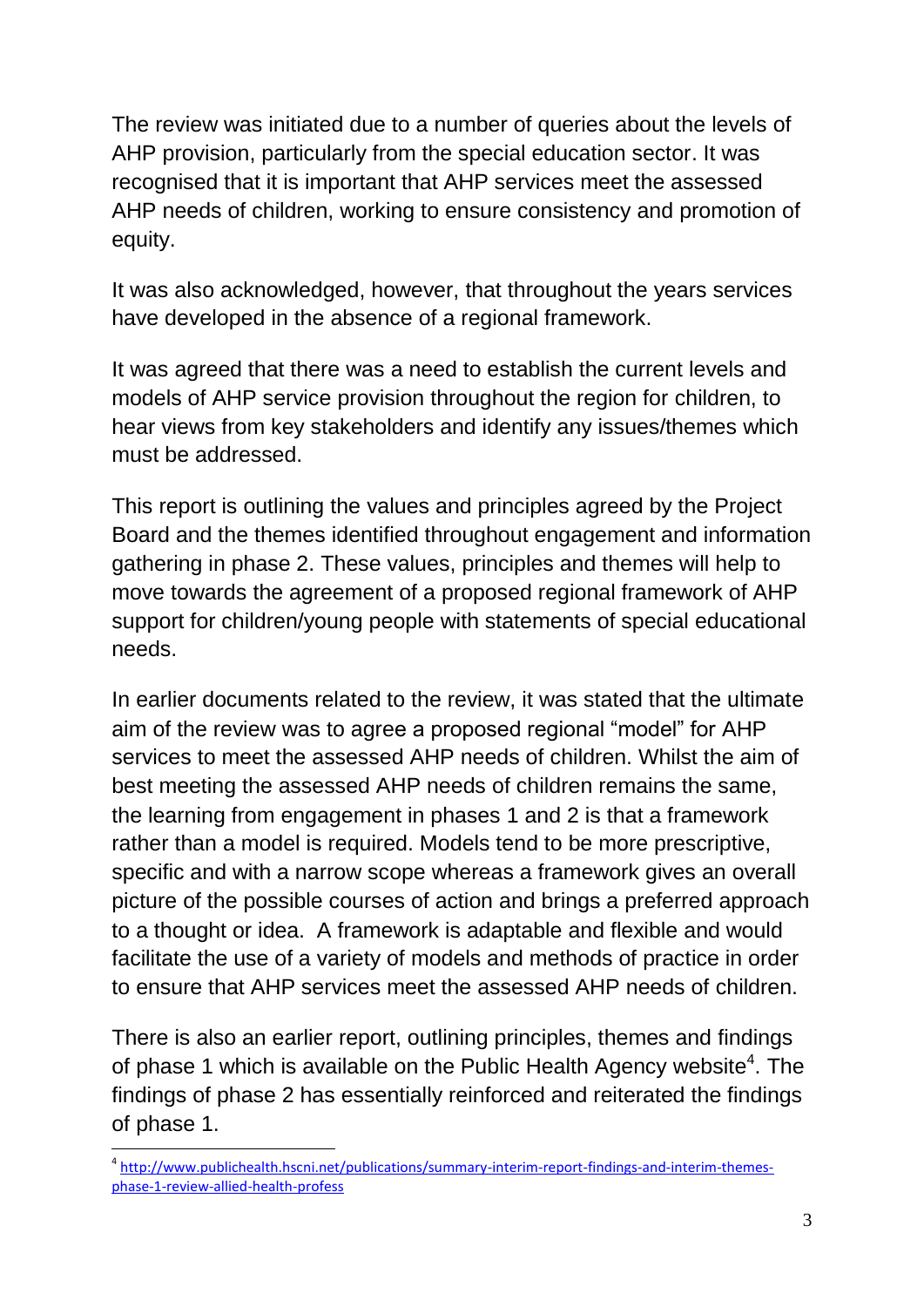# **Project Definition**

The purpose of this regional review is to meet the assessed AHP needs of children in the most effective and efficient way in order to maximise their outcomes. It will establish the current level and models of AHP provision and support for children, with the ultimate aim of agreeing a proposed regional framework and implementation plan to best meet the assessed AHP needs of children.

The proposed framework should ensure that the assessed AHP needs of children are met whilst promoting equity, working to ensure consistency, representing best value of money and supporting sustainability of services

The review is mainly focusing on services for children from:

- Physiotherapy
- Occupational Therapy
- Speech and Language **Therapy**
- **•** Dietetics
- Orthoptics
- Podiatry

We also took the opportunity to seek views on other AHP services, namely:

- Radiography
- Orthotics
- Prosthetics
- Art Therapy
- Music Therapy
- Drama Therapy

The review is being carried out in three phases:

• Phase  $1<sup>5</sup>$  involved gathering stakeholder views and establishing the current levels and models of AHP provision and support for children in special schools. This stage has been completed; common themes have been identified and are outlined in the phase 1 summary report.

<sup>1</sup> <sup>5</sup> [http://www.publichealth.hscni.net/publications/project-initiation-document-phase-one-scoping-exercise](http://www.publichealth.hscni.net/publications/project-initiation-document-phase-one-scoping-exercise-within-special-schools)[within-special-schools](http://www.publichealth.hscni.net/publications/project-initiation-document-phase-one-scoping-exercise-within-special-schools)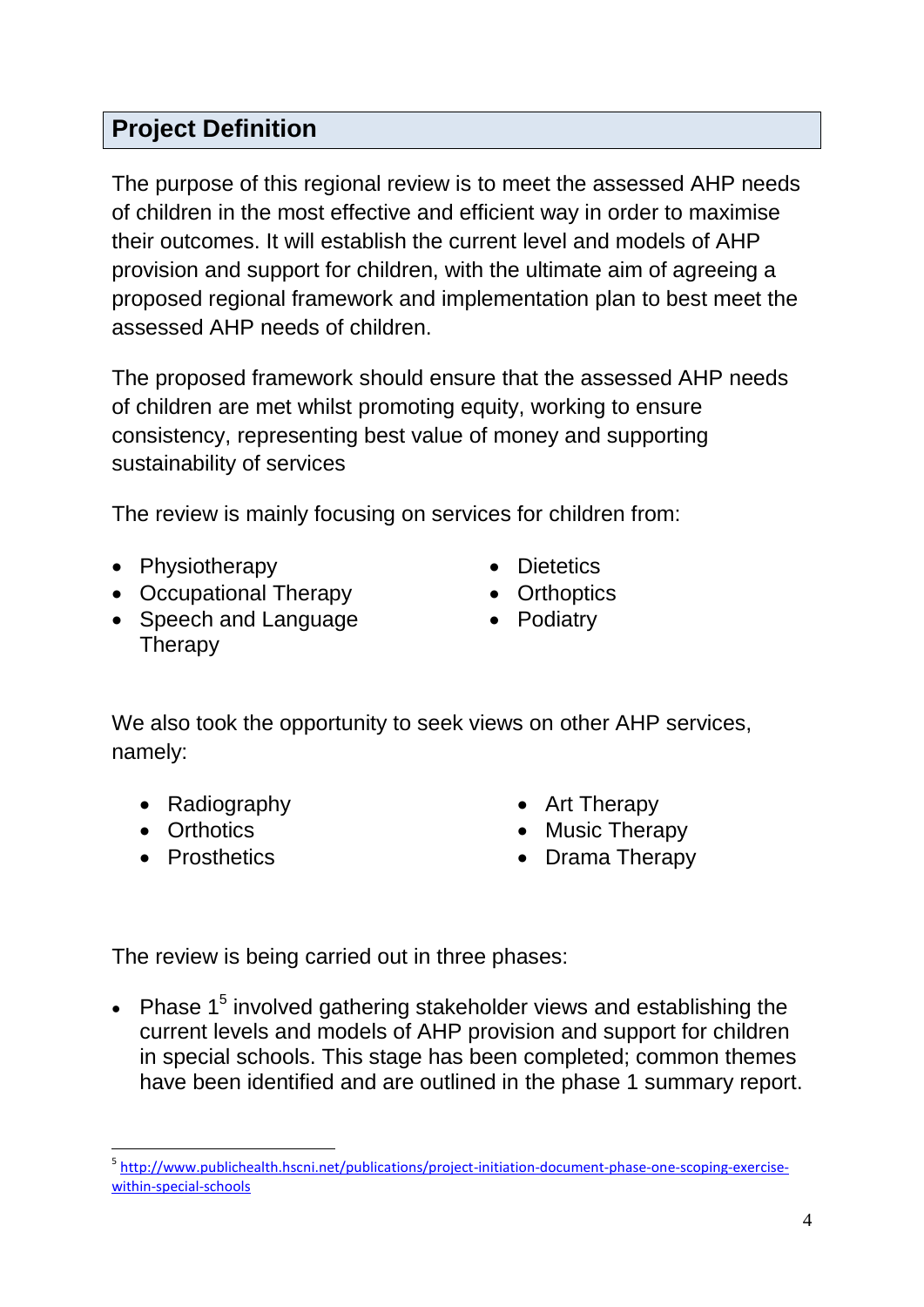- Phase  $2^6$  involved gathering stakeholder views and establishing the current levels and models of AHP provision and support for children/young people with statements of special educational needs enrolled in mainstream schools. This stage has been completed; common themes have been identified and are outlined in this summary report. It is of note, that whilst this review is focusing on the assessed AHP needs of children with statements of special educational needs, it was not feasible to isolate the AHP data on children with statements of special educational needs who attend mainstream schools. This specific level of data is not readily available within Trusts. Therefore, the data in phase 2 relates to AHP services for all children who do not attend special schools, including children with statements of special educational needs. The issue of accurate data on children has been raised within the key themes of the review as an area requiring focused attention going forward.
- Phase 3 will involve an analysis of identified common themes and the agreement of a proposed regional framework and an implementation plan for consideration by the Minister for Health.
- The envisaged timescales are as follows:
	- o Phase 1 April 2013-March 2014
	- o Phase 2 April 2014- March 2015
	- o Phase 3 April 2015- August 2016

Although these are the envisaged timescales, the work and progress of the review has been flexible so that each phase is given the time it requires in order to ensure the best gathering of information. This means that phases, on occasion, ran in parallel in order to progress work and also continue to gather and incorporate views.

This review requires collaboration and a partnership approach with all key stakeholders especially Parents/Carers, Children/Young People, Health & Social Care, and Education representatives to ensure that appropriate, relevant and accurate information is gathered and analysed.

<sup>1</sup> <sup>6</sup> [http://www.publichealth.hscni.net/publications/project-initiation-document-phase-two-scoping-exercise](http://www.publichealth.hscni.net/publications/project-initiation-document-phase-two-scoping-exercise-within-mainstream-schools)[within-mainstream-schools](http://www.publichealth.hscni.net/publications/project-initiation-document-phase-two-scoping-exercise-within-mainstream-schools)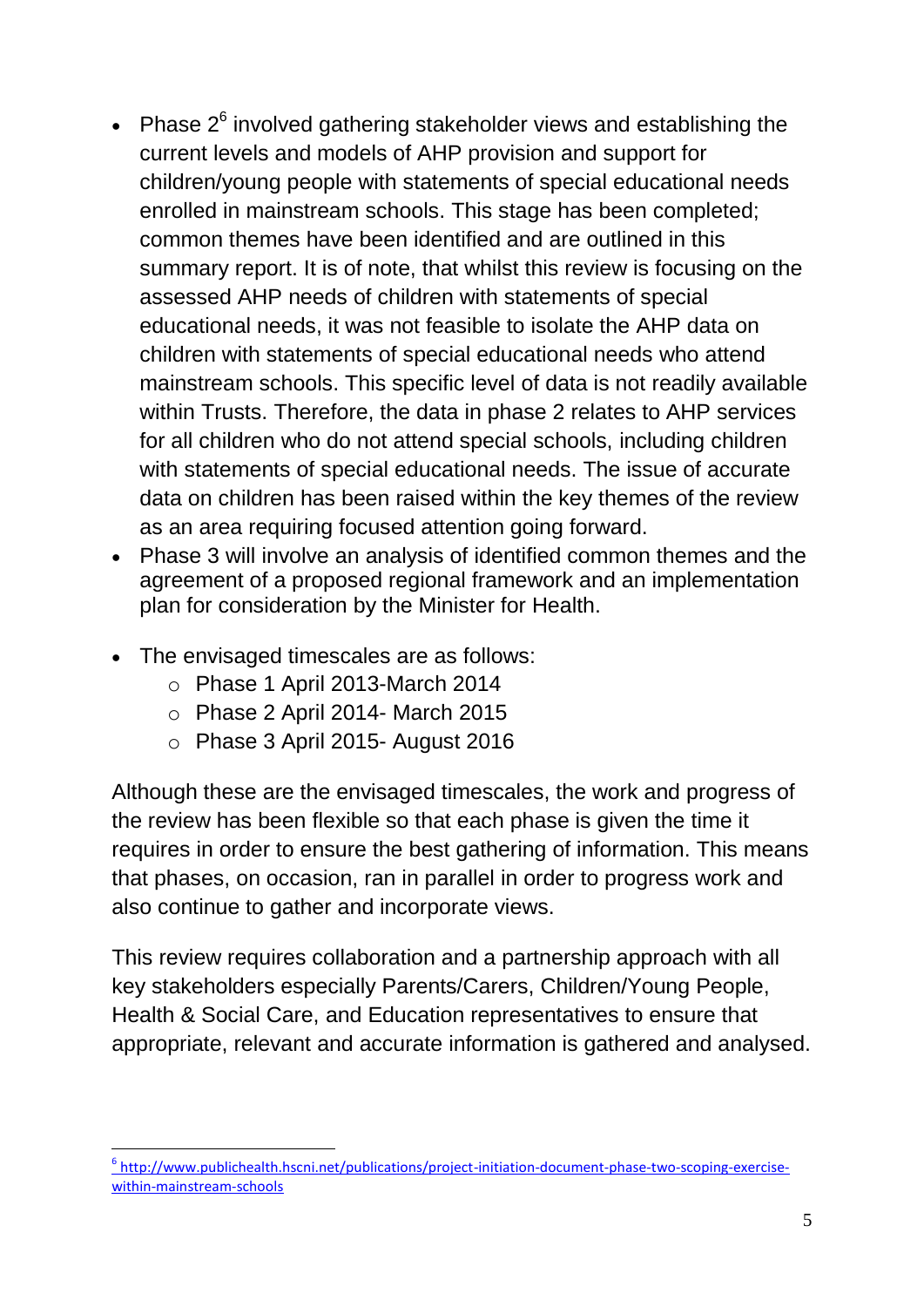# **Strategic direction**

There are many strategic drivers for this review. The review sits within a wider legislative context which includes the legislation identified in the strategic links (Appendix A)

It is important to recognise that children/young people with statements of SEN are children and young people first and should as far as possible be offered the same opportunities as their peers. All children are entitled to receive the universal services as outlined in DHSS Policy Healthy Child Healthy Future<sup>7</sup>.

The review is closely related to Making Life Better<sup>8</sup> (A Whole System Strategic Framework For Public Health 2013-2023) which aims to achieve better health and wellbeing for everyone, and to reduce inequalities in health.

Partnership working is integral to the success of this review and this ethos of partnership working is evidenced by the Children and Young Peoples Strategic Partnership. The Children and Young Peoples Strategic Partnership<sup>9</sup> aims to plan and provide services for children and young people more efficiently by making joint decisions about the services needed with the aim of improving the lives of all our children and young people. The Partnership brings together agencies and sectors to plan in collaboration in order to improve outcomes for all children and young people. It recognises that we must all work together to deliver the best outcomes.

Partnership working is also key to the work of the Early Intervention Transformation Programme<sup>10</sup>. EITP is focused on achieving transformational change by doing things differently to achieve different outcomes, using data and outcome indicators to both drive improvement & demonstrate change and government departments working together to address systemic problems at an early stage

 $\overline{a}$ 

<sup>&</sup>lt;sup>7</sup><https://www.dhsspsni.gov.uk/sites/default/files/publications/dhssps/healthychildhealthyfuture.pdf>

<sup>&</sup>lt;sup>8</sup> [https://www.dhsspsni.gov.uk/sites/default/files/publications/dhssps/making-life-better-strategic](https://www.dhsspsni.gov.uk/sites/default/files/publications/dhssps/making-life-better-strategic-framework-2013-2023_0.pdf)framework-2013-2023 0.pdf

[http://www.cypsp.org/wp-content/uploads/2015/02/cypsp\\_action\\_plan\\_2011-2014.pdf](http://www.cypsp.org/wp-content/uploads/2015/02/cypsp_action_plan_2011-2014.pdf)

<sup>10</sup> <https://www.dhsspsni.gov.uk/articles/early-intervention-transformation-programme>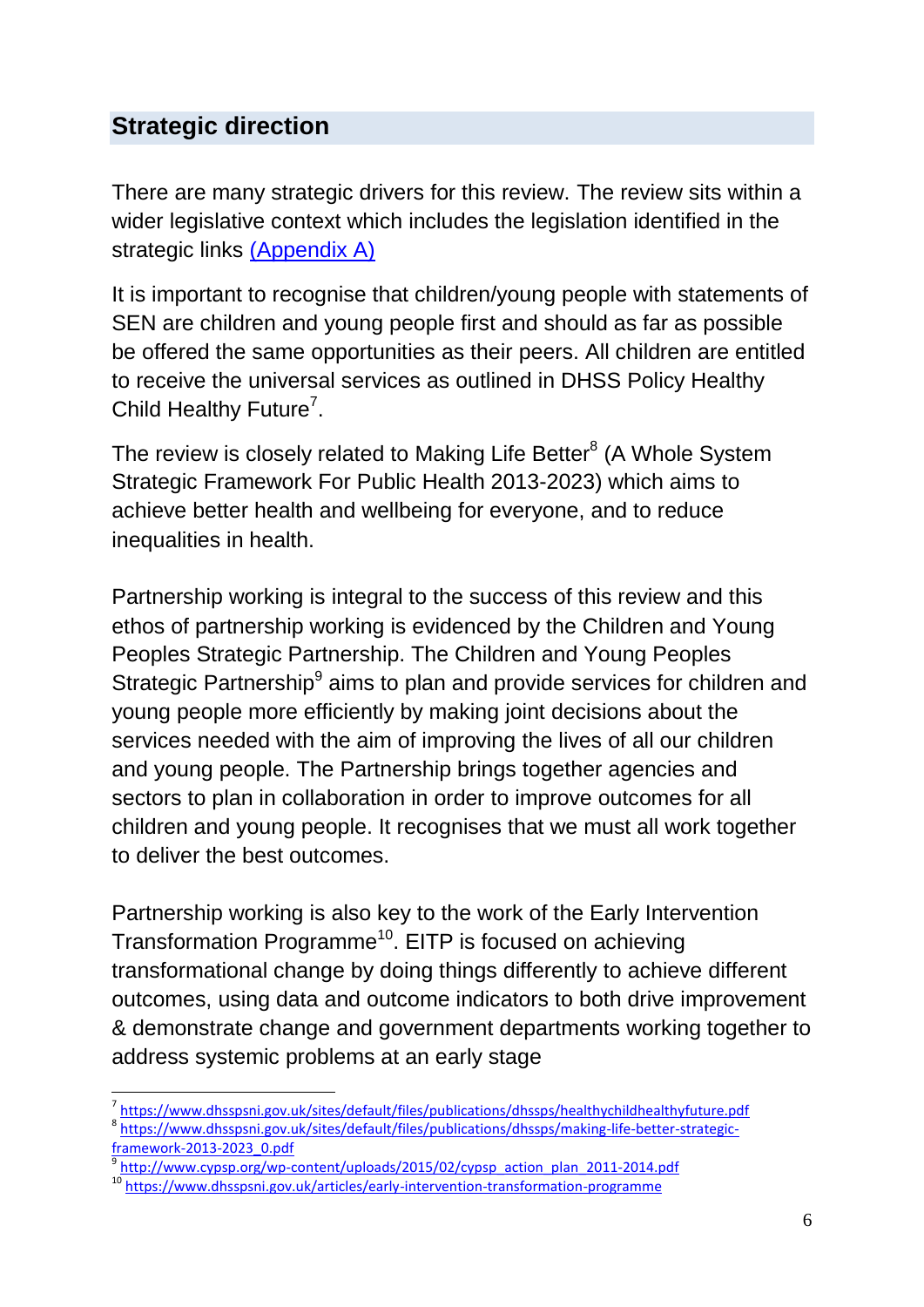The review is child and family centred and fits with the ethos of Families Matter: Supporting Families in Northern Ireland (Regional Family and Parenting Strategy) March 2009<sup>11</sup> which focuses on early intervention, ensuring that appropriate assistance is available to families at the earliest opportunity at all levels of need. This strategy ensures that all children and young people are given the opportunity to develop to their maximum potential.

Within the ten year strategy for children and young people in Northern Ireland it is acknowledged that we want all children and young people in Northern Ireland to fulfil their potential (Our Children and Young People – Our Pledge A TEN YEAR STRATEGY FOR CHILDREN AND YOUNG PEOPLE IN NORTHERN IRELAND 2006 –  $2016$ <sup>12</sup>. We must help them get the best possible start in life and do as well as they can. This strategy requires us to deliver for all children and young people in Northern Ireland, and it states that we must take actions to improve the lives of those children and young people and their families who need our help most.

As stated earlier, this review and proposed framework takes a human rights based approach to working with children and recognises the obligations within the Human Rights Act and the UN conventions on the Rights of the Child and the Rights of Persons with Disabilities.

1

<sup>&</sup>lt;sup>11</sup> [https://www.dhsspsni.gov.uk/sites/default/files/publications/dhssps/families-matter-strategy\\_0.pdf](https://www.dhsspsni.gov.uk/sites/default/files/publications/dhssps/families-matter-strategy_0.pdf)

<sup>12</sup> <http://www.ofmdfmni.gov.uk/ten-year-strategy.pdf>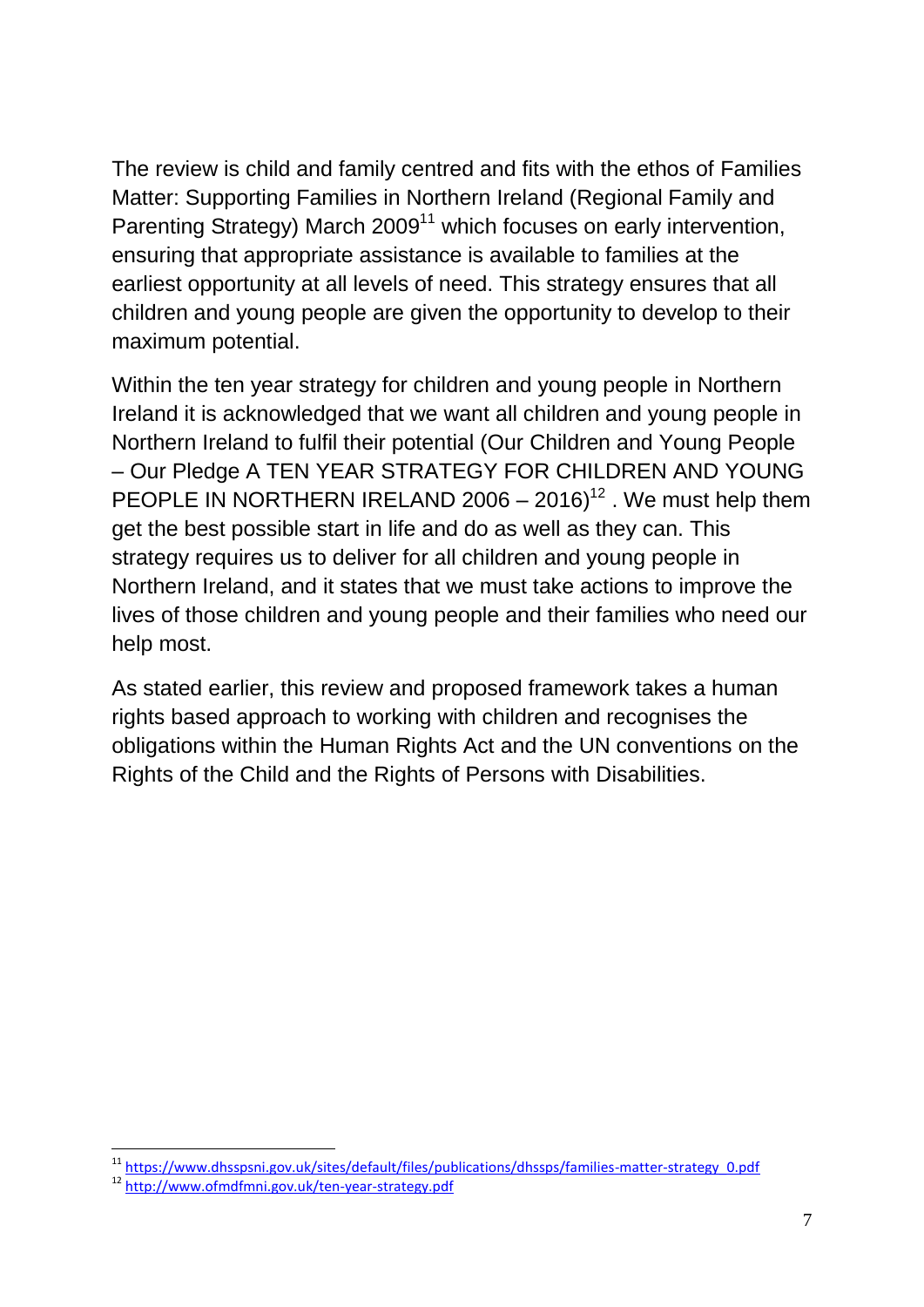### **Values and Principles**

This review will ultimately reach the agreement of a proposed regional framework for AHP support for children/young people with statements of special educational needs. The following values and principles, which were shaped by learning in phases 1 and 2, will be integral to the proposed regional framework. These values and principles sit within the wider context of strategic direction and legislative requirements

- **Human Rights**. The child's human rights must be protected throughout the decision making and delivery of AHP support.
- **Safeguarding children.** All service providers will take reasonable steps to ensure that children and young people are safe and that care plans are in their best interest. This will include identifying and supporting children with safeguarding needs through partnership working and will work to ensure that children are safe from any form of significant harm.
- **Child and family centred**. The child and their family should be valued and included throughout all relevant AHP decision making and intervention.
- **Meeting assessed AHP needs in a timely manner.** It is important that services meet the assessed AHP needs of children in a timely manner. It is recognised that AHP services are provided based on clinical need and children with assessed AHP needs require AHP support, regardless of whether they have a statement of SEN. AHP advice, intervention and support must be provided, for children with identified AHP needs, within the timeframe of the agreed Department of Health access target. This includes children with a statement of SEN who have assessed AHP needs. This timeframe is currently a maximum of 13 weeks.
- **Equity.** AHP support should be delivered in such a way that it meets the assessed AHP needs of children, promoting equity and working towards ensuring consistency.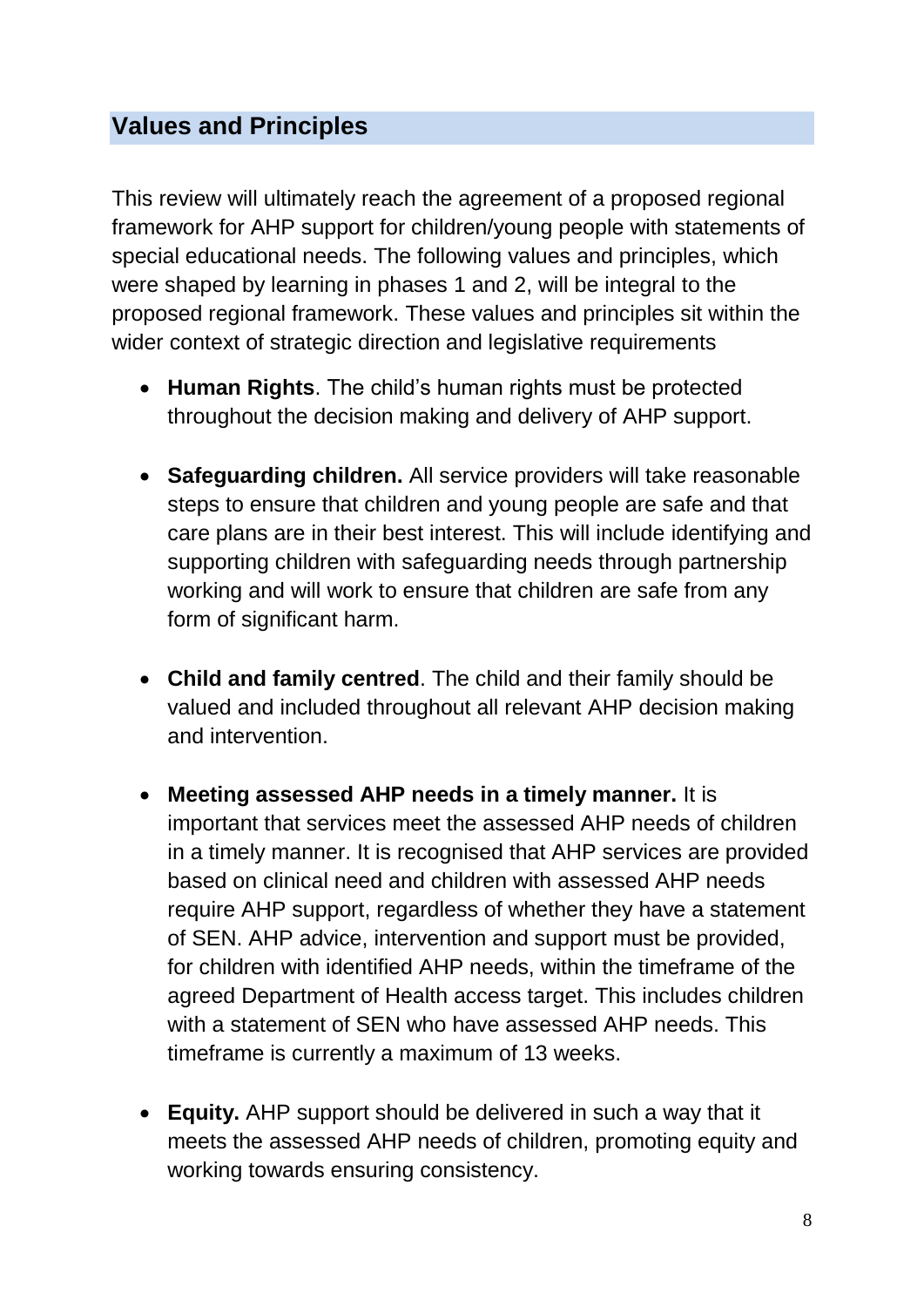- **Outcomes/impact focused**. AHP intervention and support should be focused on outcomes and making a positive impact and difference to the child.
- **Evidence based practice.** Interventions provided should have proven evidence of their value and be considered best practice.
- **Continuous improvement.** There is a need for continuous improvement in the quality of service delivery
- **Ensuring sustainability of service provision.** It is vital that services are sustainable, in addition to being safe and high quality, in order to continue to meet the assessed needs of children. This includes the optimum use of the appropriate skillmix of staff. AHP intervention/support should be provided by the most appropriate skilled individual, ensuring the most effective and efficient use of resource. This will ensure the needs of the child are met by the most relevant person, whilst also achieving sustainable services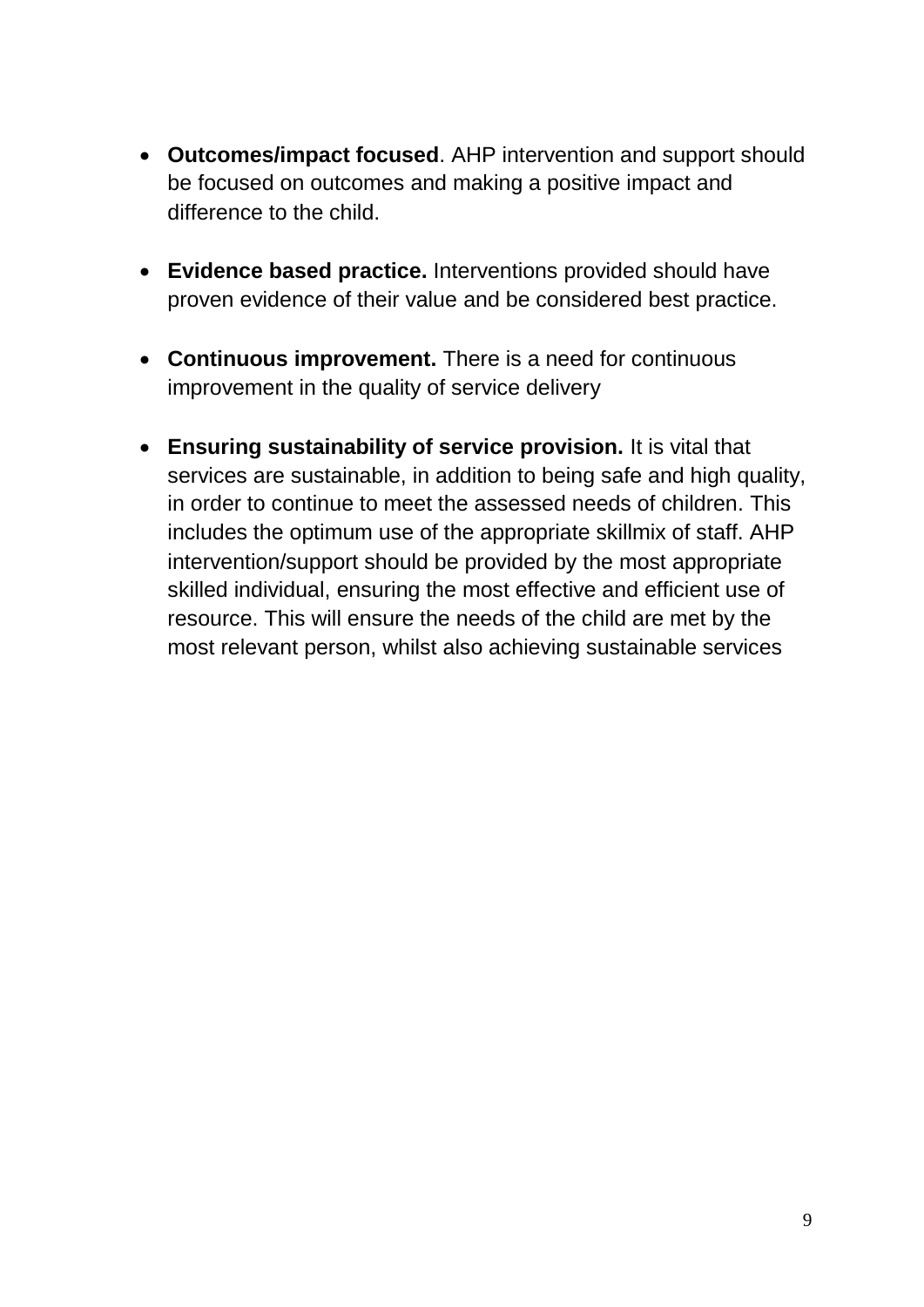# **Project Management**

The Project Board, chaired by Dr Eddie Rooney, Chief Executive of the PHA, met regularly throughout the review. The Project Chair had responsibility to ensure that the project produced the required outcomes and deliverables, to the required standard and within the specified constraints and time-frame of the project.

The Project Chair was supported in the delivery of this work by the Project Lead; Mary Emerson, AHP Consultant PHA, who acted as Chair of the Professional Stakeholder Reference Group. The Project Lead's role was to drive the project forward and to monitor the outcomes of the project throughout its lifespan.

#### **Views gathered in phase 2**

In order to identify issues and common themes relating to AHP support for children, significant gathering of stakeholder views was required in phase 2. The views gathered will be described in more detail in the final findings report.

This included:

- Regular meetings of Project Board
- Regular meetings of Professional Stakeholder Reference Group
- Engagement with children
- Questionnaires to seek views from parents/carers of children enrolled in mainstream schools
- Questionnaires to seek views from AHPs working with children#
- Engagement with other stakeholders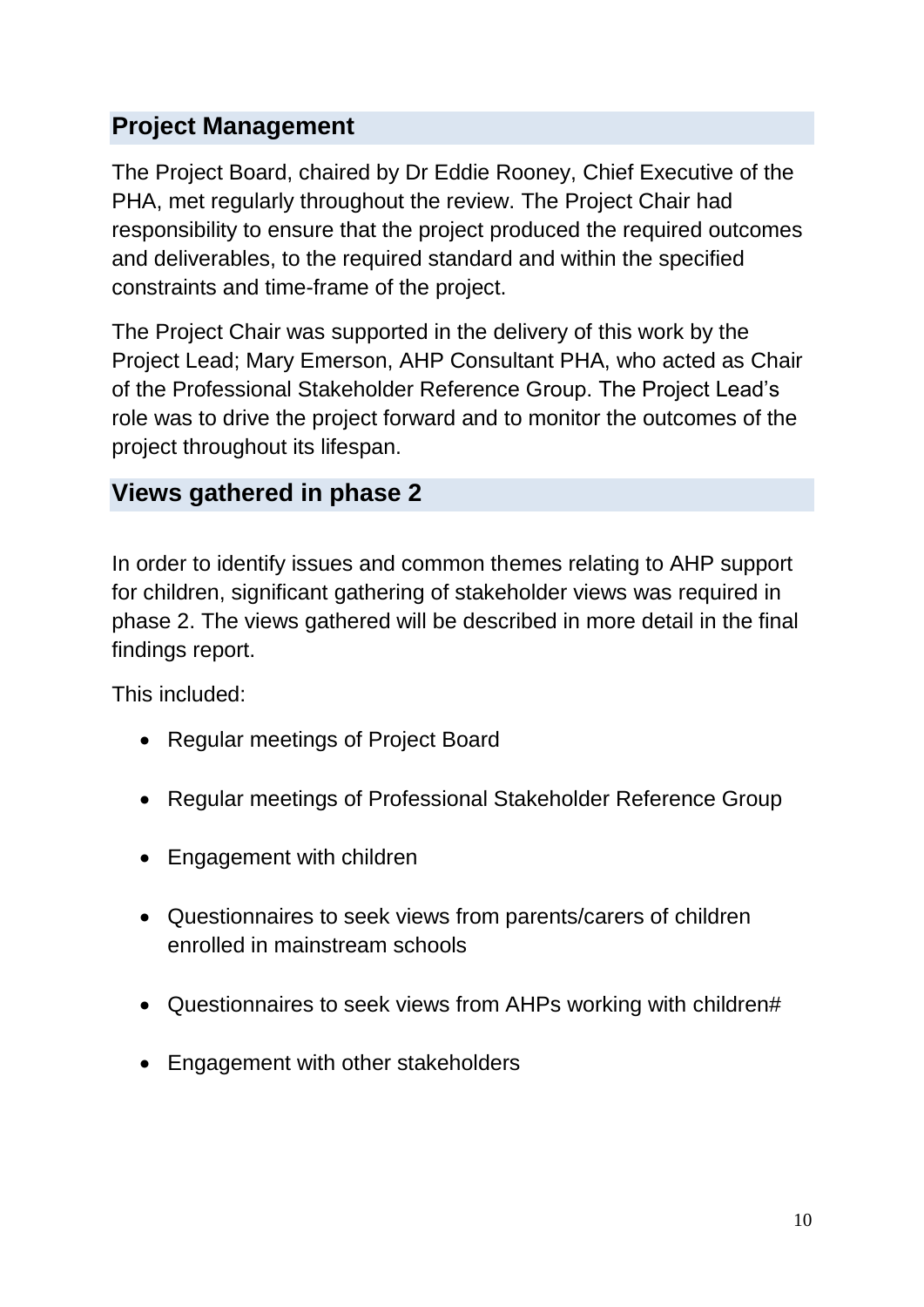Feedback from phase 1 included that stakeholders valued questionnaires as a means of sharing their views. Therefore, questionnaires were devised to seek views from parents/carers of children and young people with statements of special educational needs enrolled in mainstream schools. In order to hear views from as many parents/carers as possible, all mainstream schools were contacted and provided with details of an online questionnaire for parents/carers and asked to make parents/carers aware of this. The details of the online questionnaire were also sent to a number of other key stakeholders with a request to share with parents and the link was shared in a PHA press release. In phase 2, 119 questionnaires were completed by parents/carers. In addition to seeking views of all parents by questionnaire, contact details were also provided so that parents could make contact if they were interested in meeting to discuss their views further.

Questionnaires were also devised to seek views from AHP staff and teaching staff working with children and young people with statements of special educational needs enrolled in mainstream schools. All mainstream schools and Trust AHP Leads were contacted and provided with details of an online questionnaire for professionals and asked to make staff aware of this. There were 172 completed questionnaires from AHPs in phase 2 and 220 completed questionnaires from teaching staff. In addition, quantitative data was gathered from the individual AHP professions in order to establish levels and models of provision and to hear any issues. Contact details were also provided to Professionals with the offer to meet with any professionals who would like to discuss these views further. AHPs and Teachers were also key members of the review's Professional Stakeholder Reference Group which meets regularly.

Engagement with children in mainstream schools was quite sensitive as it would be difficult for another agency to see children with statements of SEN in school and maintain the confidential fact that the child has a statement. Therefore, views of children enrolled in mainstream school were sought in partnership with Education colleagues and school SENCOs. In addition, there was engagement carried out by The Cedar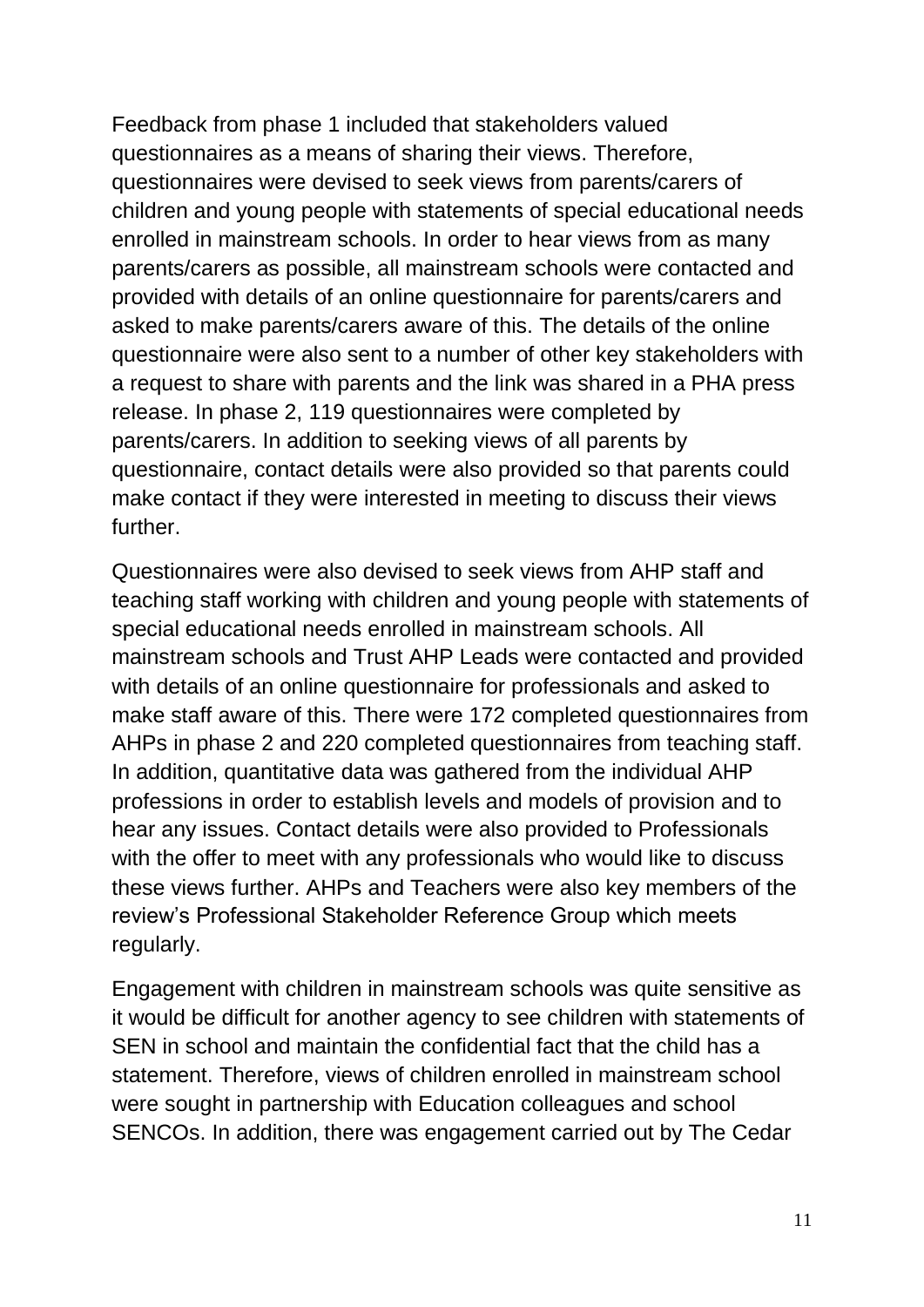Foundation with a group of children/young people with a statement of SEN who all attend mainstream schools.

There has also been great learning from the engagement in phase 1 with children/young people enrolled in special schools. This engagement with children/young people was commissioned by the Public Health Agency and carried out by Barnardos Disabled Children and Young Peoples Project. This involved direct engagement with children/young people enrolled in special schools. Five schools across the region were selected in order to provide variety, in terms of categorisation of special school and geographical area.

It is also recognised that there are many other relevant stakeholders in this review of AHP support. Hence, information on the review and details of online questionnaires have been shared with a number of other appropriate organisations, including Northern Ireland Commissioner for Children and Young People (NICCY), Children's Law Centre (CLC), Children in Northern Ireland (CINI), Human Rights Commission and various voluntary organisations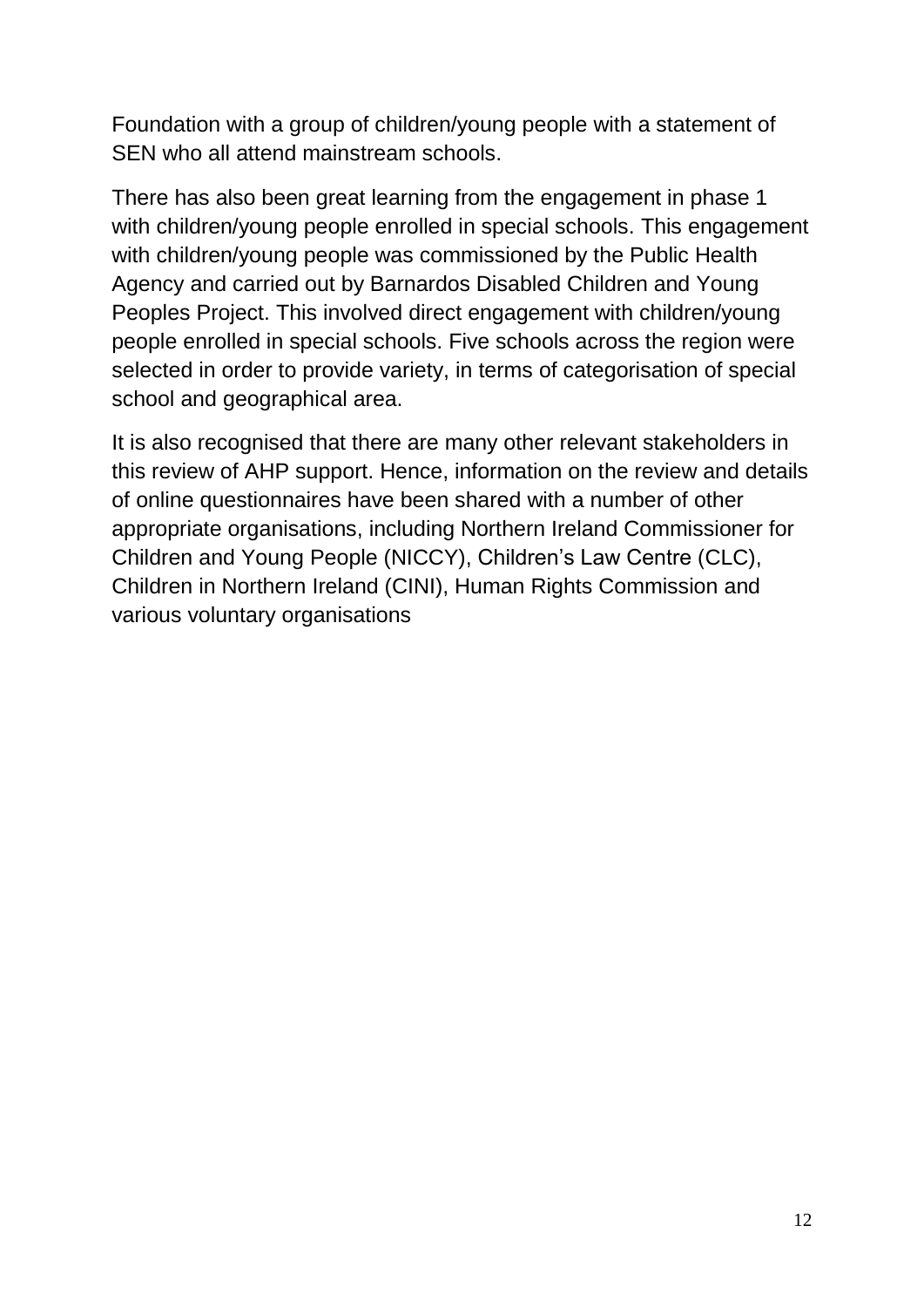#### **Key Themes**

The findings of phase 1 resulted in 10 interim themes. Phase 2 essentially reinforced and reiterated the findings of phase 1. However, it became clear throughout engagement in phase 2 that some of the themes were intertwined and would work better if focused on together. Therefore the 10 identified themes from phase 1 became refined into 5 key themes encompassing all of the issues raised. These areas which will require focussed attention will be integral to the proposed regional framework.

#### **Theme A**

#### **Working Together: Strengthen Partnership Working between AHPs, Education staff, Parents/Carers, Children and others as appropriate**

This theme focuses on strengthening partnership working between AHPs, Education staff, Parents/Carers, Children and others as appropriate. Working together and having a shared understanding of the child's needs is essential in order to maximise the child's participation and outcomes.

Valuing the child's views and aspirations is important to achieving meaningful outcomes. It was reported by children/young people that they would like to be more involved in decisions regarding their treatment, including when it is appropriate for treatment to end.

Parents spend most time with their children and the care they provide is invaluable. It is vital that Parents, Teachers and AHPs have a common, shared understanding of the child's needs in order to agree likely outcomes and best hopes for the child and how to work together to help the child. It is also important that there are appropriate levels of multiagency working when required.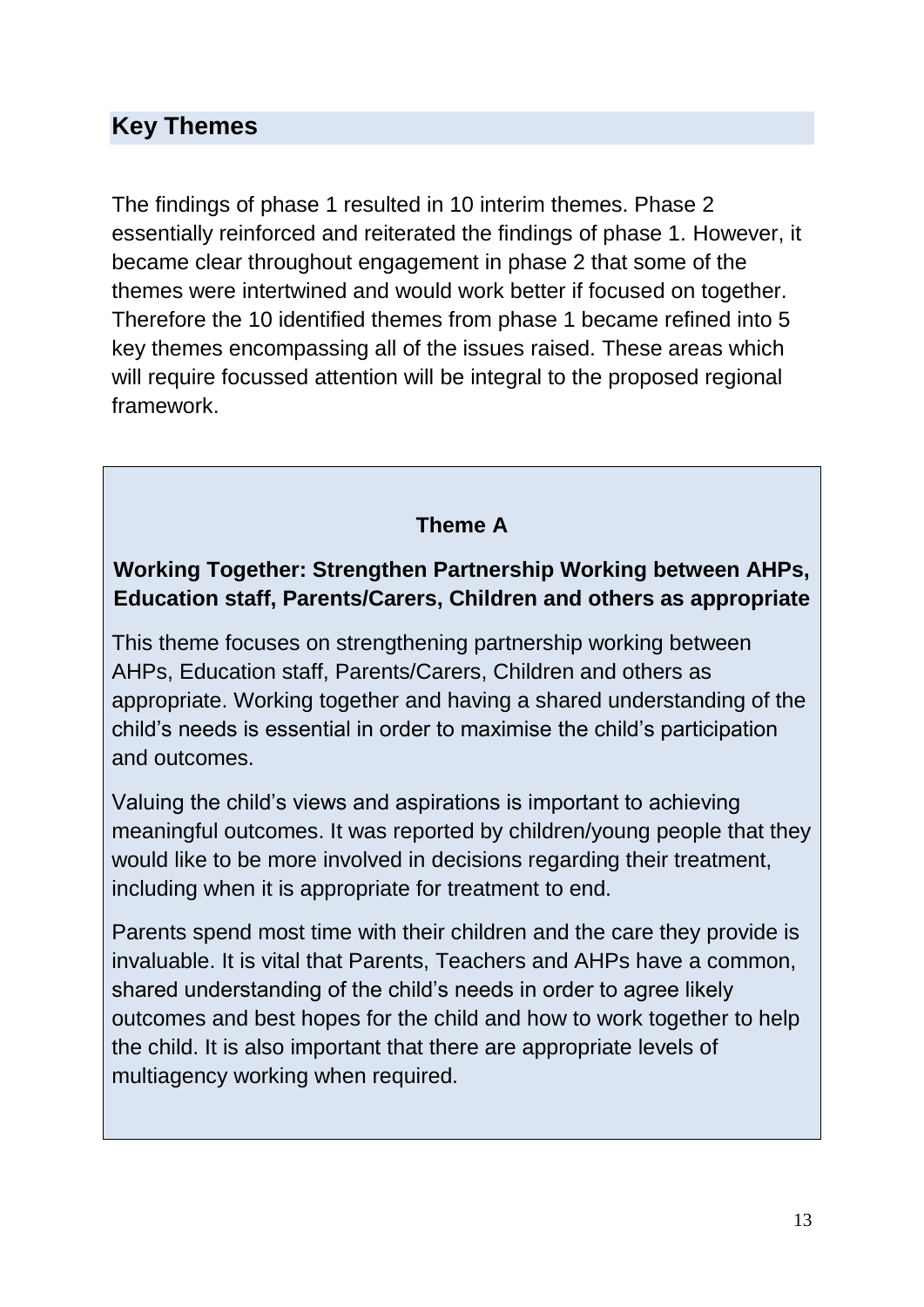### **Theme B**

#### **Informed and Skilled Workforce: Workforce to have appropriate skills to meet the assessed AHP needs of children**

It was expressed throughout engagement that AHPs are a very valued resource and there are highly skilled and experienced AHPs working with children. Children often have complex needs and staff working with them should be supported in developing and maintaining the appropriate level of competency in order to meet the assessed AHP needs of children.

However, it was noted that vacancy cover is often an issue and there appeared to be some perception that posts could only be filled by very experienced senior staff. There will be times when a child requires specialist intervention which can only be delivered by a highly skilled AHP and times when the child will benefit from routine interventions. Whilst the children often have complex needs, the interventions required are not always complex.

Therefore, it is important that there is an appropriate skillmix of staff and that staff at all grade levels can be supported to have the appropriate skills to meet the assessed AHP needs of children. This promotes a sustainable service, whilst maintaining quality and safety.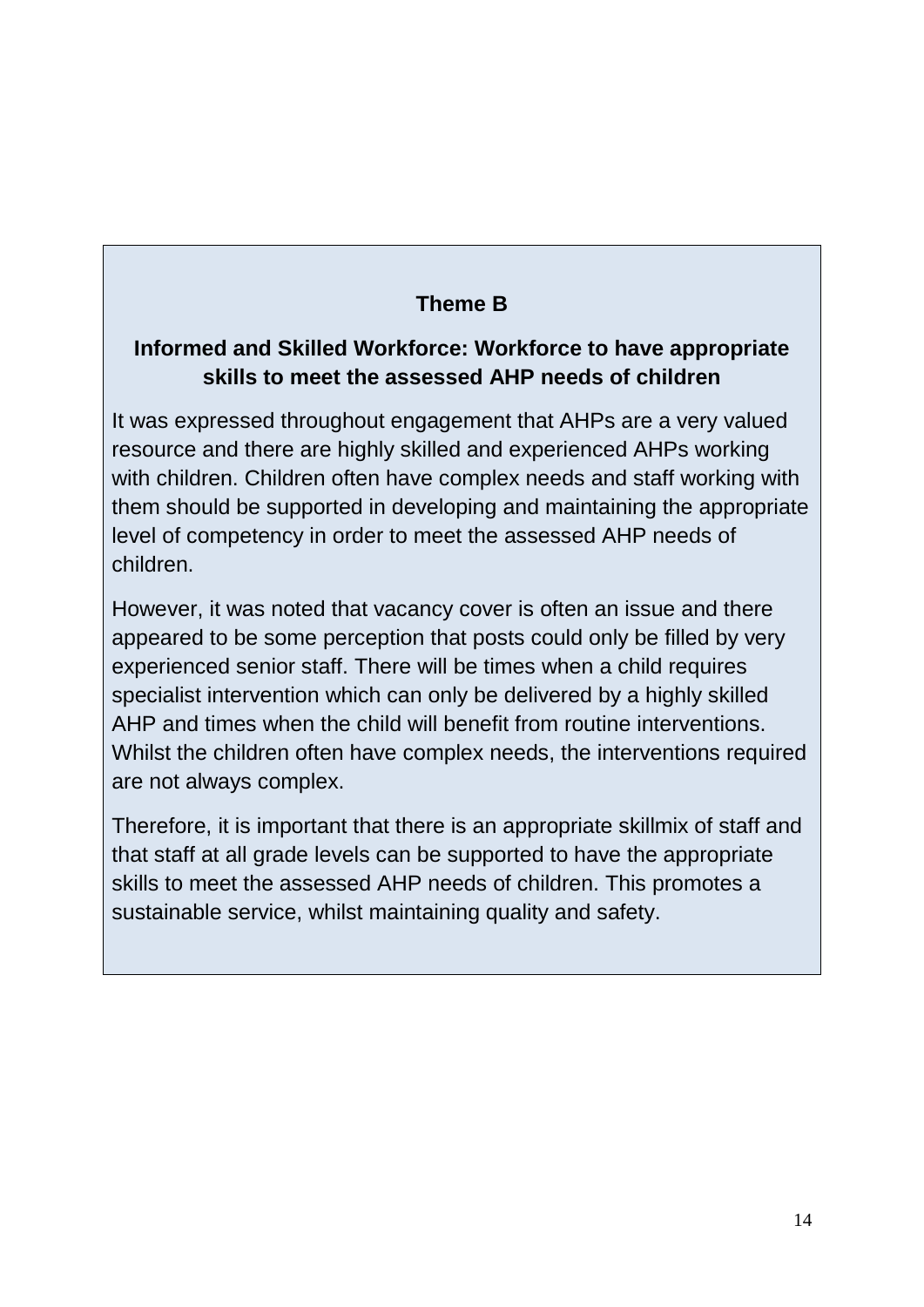#### **Theme C**

#### **Timely Responses: Timely response to request for information and referral**

Early intervention is a key element of maximising outcomes. The importance of responding to information and advice requests, potential referrals and sharing appropriate communication in a timely manner is recognised.

The review identified some variations in how AHPs respond to requests for information, how referrals are made and how AHPs are involved in the updating of statements. This has the potential to cause inequity. There is a need to work towards ensuring consistency in order to ensure timeliness and promote equity.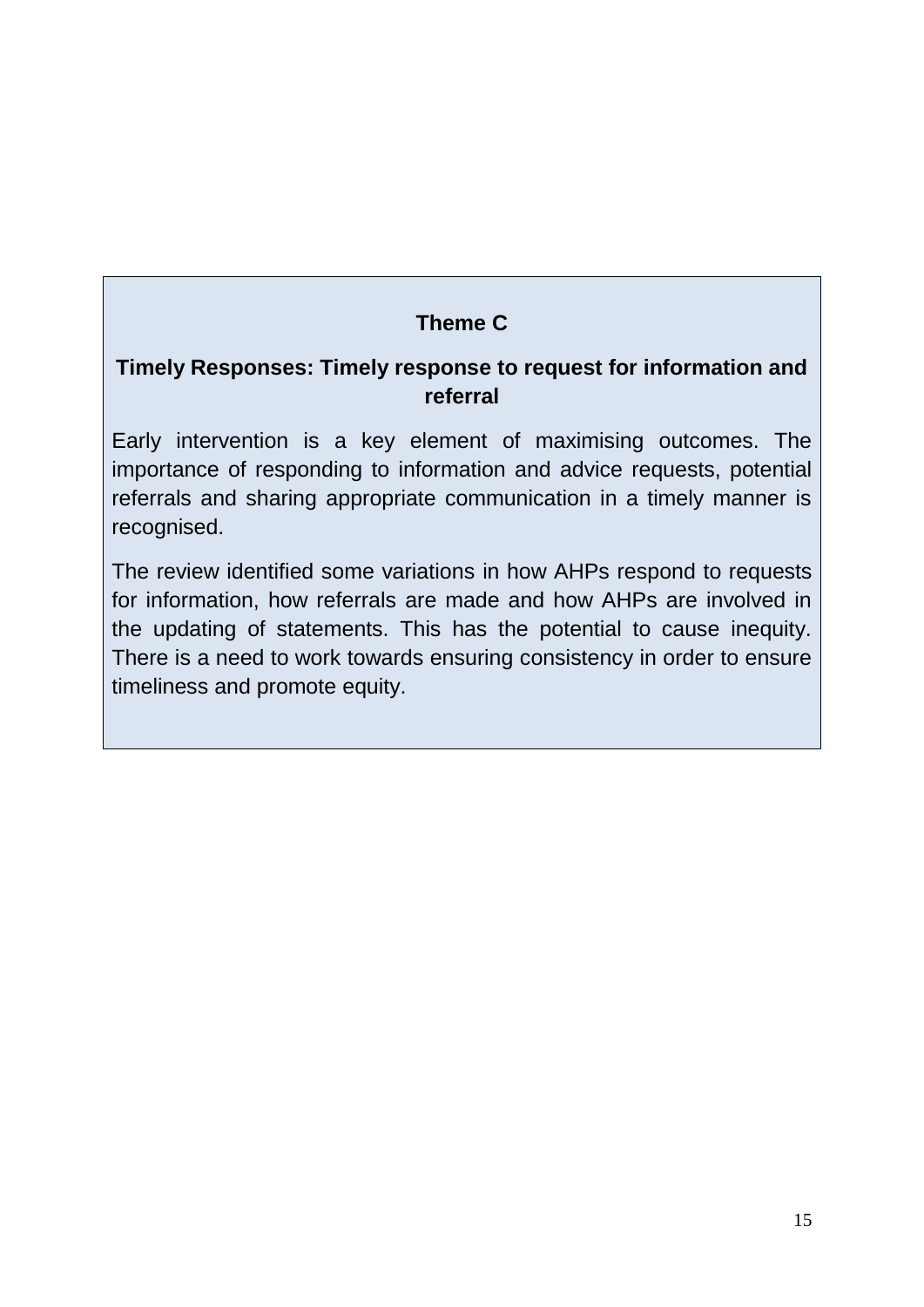#### **Theme D**

#### **Therapy environment and equipment: Appropriate environment for therapy and appropriate equipment to access therapy and education**

AHP intervention should take place where the relevant support is required. When therapy is required in school, it is important that there is an appropriate environment for this. During the review many parents of children in special schools stated that they believed the special school was the best environment for therapy and helped the child's intervention outcomes. This should be taken into consideration if appropriate for the child's needs.

Health and Education also need to work together to ensure that children receive the equipment they require in order to access therapy and education.

#### **Theme E**

#### **Best Use of Resource: Effective & efficient use of current resource, including the monitoring of accurate data**

It is vital that AHP support for children is being used in the most effective and efficient way in order to have sustainable services which meet the needs of children.

The review highlighted the difficulty of gathering accurate data in relation to AHP services for children with statements of SEN, partly due to the requirement to gather data from both Education and Health. Accurate data and monitoring will allow better planning and flexibility to meet demands.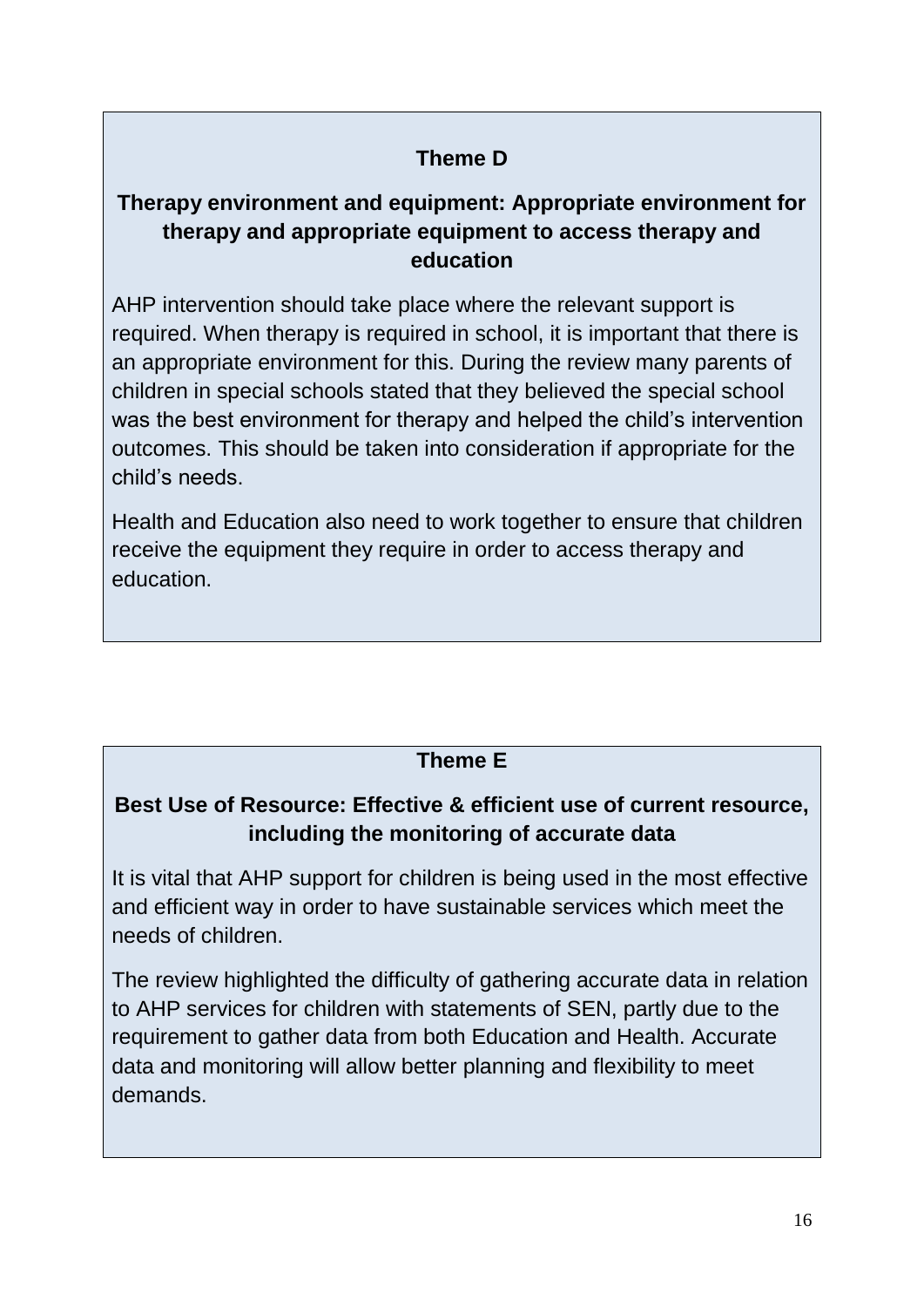# **Next Steps**

The values, principles and themes outlined in this summary report were shaped by learning in phases 1 and 2. They will inform and be integral to the agreed proposed framework within which AHPs will work with children.

Work has commenced in order to move towards a regionally agreed framework and implementation plan.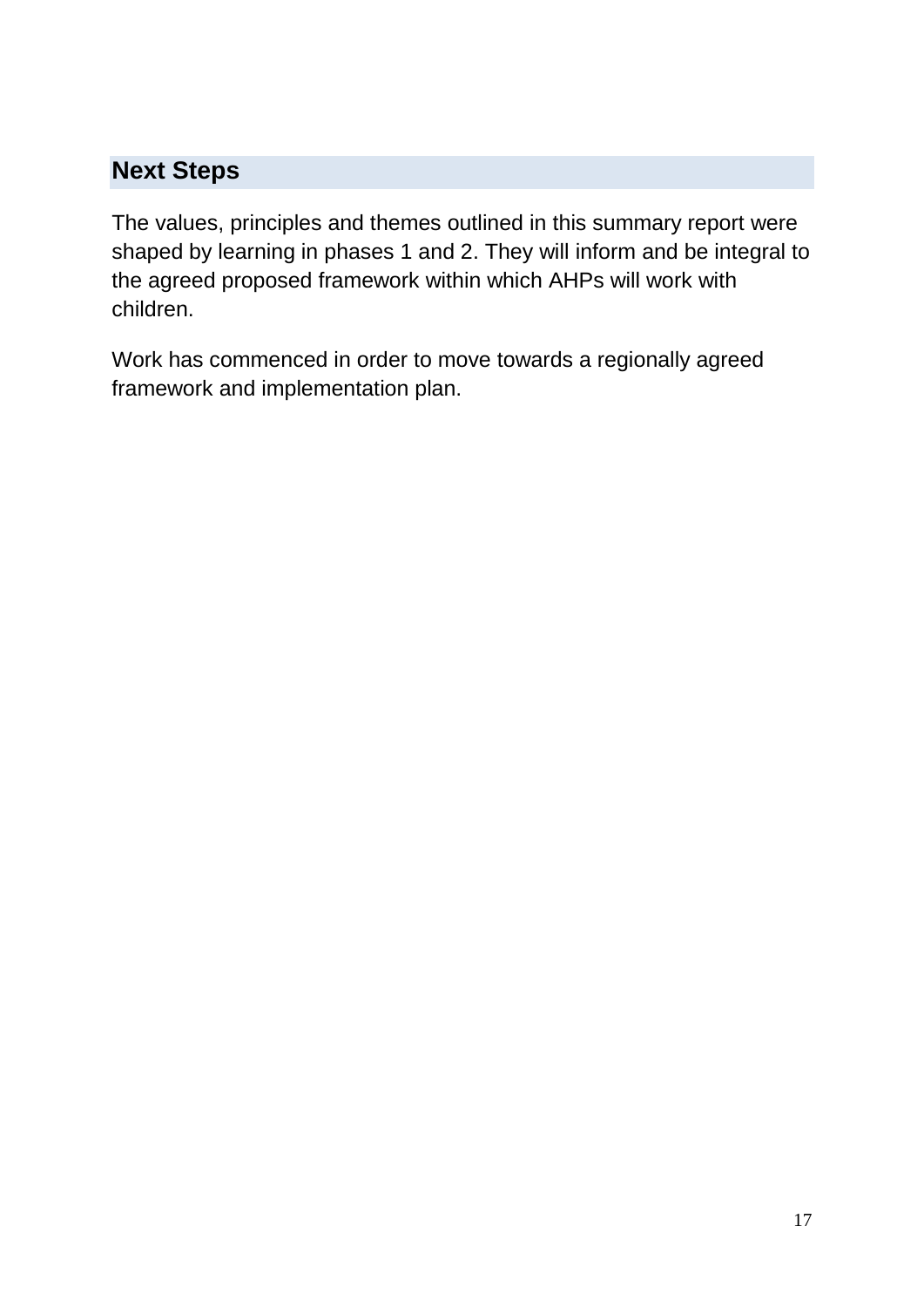# **Strategic Links**

| Human Rights Act (1998)                                                                                                                   | Human Rights Act (1998)                                                                                    |
|-------------------------------------------------------------------------------------------------------------------------------------------|------------------------------------------------------------------------------------------------------------|
| The Children (Northern Ireland) Order (1995)                                                                                              | <b>PDF</b><br>The Children NI Order 1995                                                                   |
| Code of Practice for Identification & Assessment of<br>Special Education Needs (DENI, 1998)                                               | Code of practice for identification &<br>Assessment of Special Needs                                       |
| Supplement to the Code of Practice for Identification &<br>Assessment of Special Education Needs (DENI, 2005)                             | Supplement to the Code of Practice<br>for Identification & Assessment of<br><b>Special Education Needs</b> |
| The Education (Northern Ireland) Order (1996)                                                                                             | The Education (Northern Ireland)<br>Order 1996                                                             |
| Review of SEN and Inclusion: Every school a good<br>school – the way forward for SEN and inclusion (2009-<br>2012)                        | Review of SEN and Inclusion                                                                                |
| A Ten Year Strategy for Children and Young People in<br>Northern Ireland (OFMDFM, 2006-2016)                                              | Strategy for Children and Young<br>People in Northern Ireland 2006-<br>2016                                |
| Healthy Child, Healthy Future (2010)                                                                                                      | <b>PDF</b><br>Healthy Child, Healthy Future (2010)                                                         |
| The Disability Discrimination Act (1995)                                                                                                  | The Disability Discrimination Act<br>1995                                                                  |
| The Chronically Sick and Disabled Persons<br>(Northern Ireland Act, 1978)                                                                 | <b>PDF</b><br>Adob<br>The Chronically Sick and Disabled<br>Persons<br>(Northern Ireland) Act 1978          |
| Speech, Language and Communication Therapy<br>Action Plan: Improving Services for Children and<br>Young People (DHSSPS 2011/12 - 2012/13) | SLCT<br><b>Action Plan</b>                                                                                 |